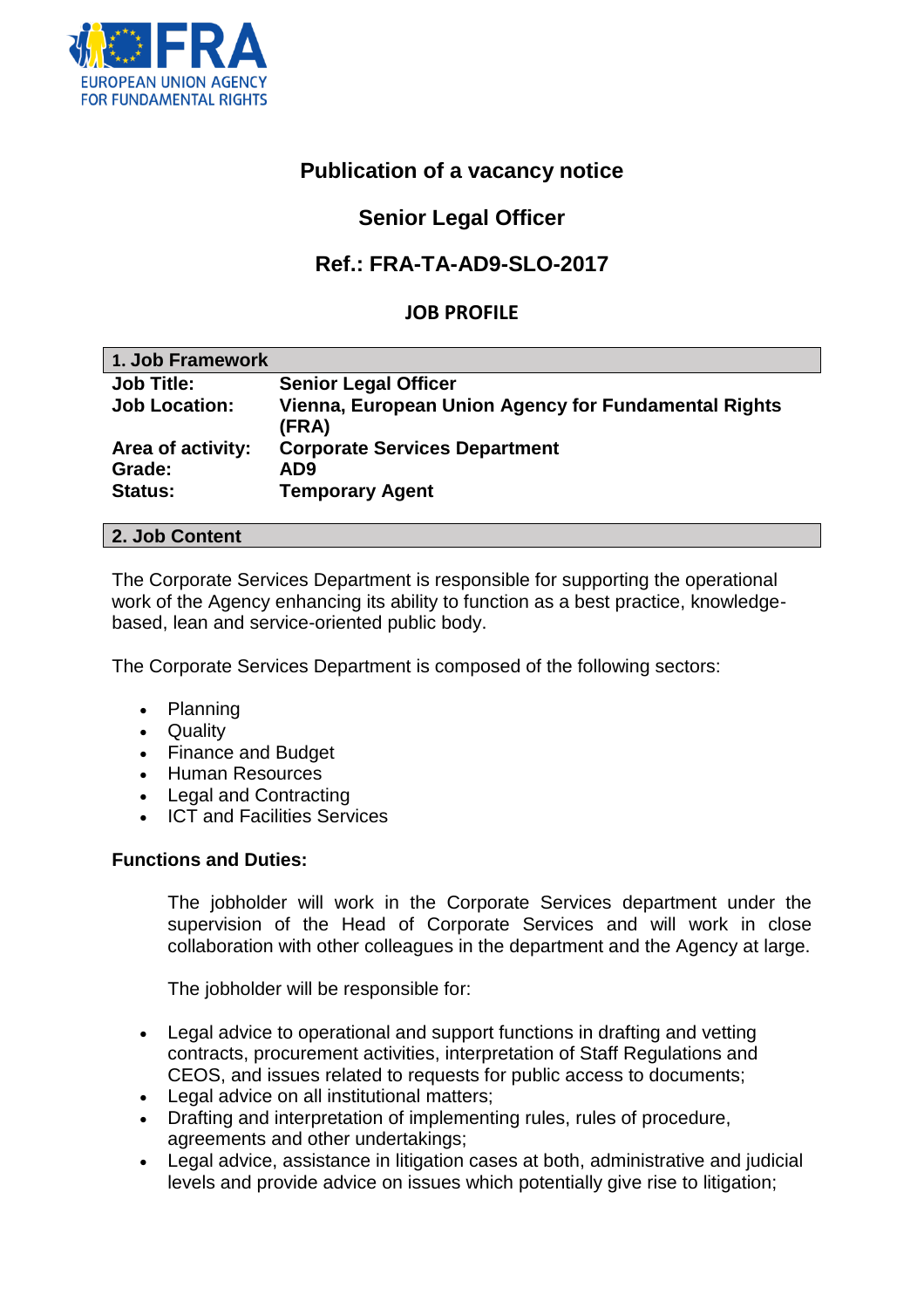

- Prepare, manage and follow up the implementation of the annual procurement and contracting work plan;
- Provide expert advice on legal matters related to the implementation of the Staff Regulations and the corresponding implementing rules;
- Contribute to general tasks of the Agency, such as planning, budgeting, reporting and human resources;
- Perform any other related tasks, as required.

## **JOB REQUIREMENTS**

#### **3. Qualifications and experience required**

## **A. Eligibility criteria**

l

Candidates will be considered for the selection phase on the basis of the following criteria to be fulfilled by the deadline for applications:

(a) A level of education which corresponds to completed university studies in the field of law attested by a diploma when the normal period of university education is four years or more and, after having obtained the university degree, at least 12 years of professional experience;

#### OR

A level of education which corresponds to completed university studies in the field of law attested by a diploma when the normal period of university education is three years and, after having obtained the university degree, at least 13 years of professional experience;

Only diplomas and certificates that have been awarded in EU Member States or that are the subject of equivalence certificates issued by authorities in the said Member States by the deadline for applications shall be taken into consideration.

(b)Thorough knowledge of one of the official languages of the EU and a satisfactory knowledge of another language of the EU<sup>1</sup>;

Furthermore, in order to be eligible candidates must:

- Be a citizen of one of the Member States of the European Union;
- $\bullet$  Be entitled to his or her full rights as a citizen<sup>2</sup>;
- Have fulfilled any obligations imposed on him/her by the laws on military service;

<sup>&</sup>lt;sup>1</sup> In addition, in order to be eligible for their first promotion, staff members have to have a working knowledge of a third EU language, as described in the applicable Staff Regulations and Implementing Rules.

<sup>&</sup>lt;sup>2</sup> Prior to appointment, successful applicants will be required to produce an official document showing that they do not have any criminal record.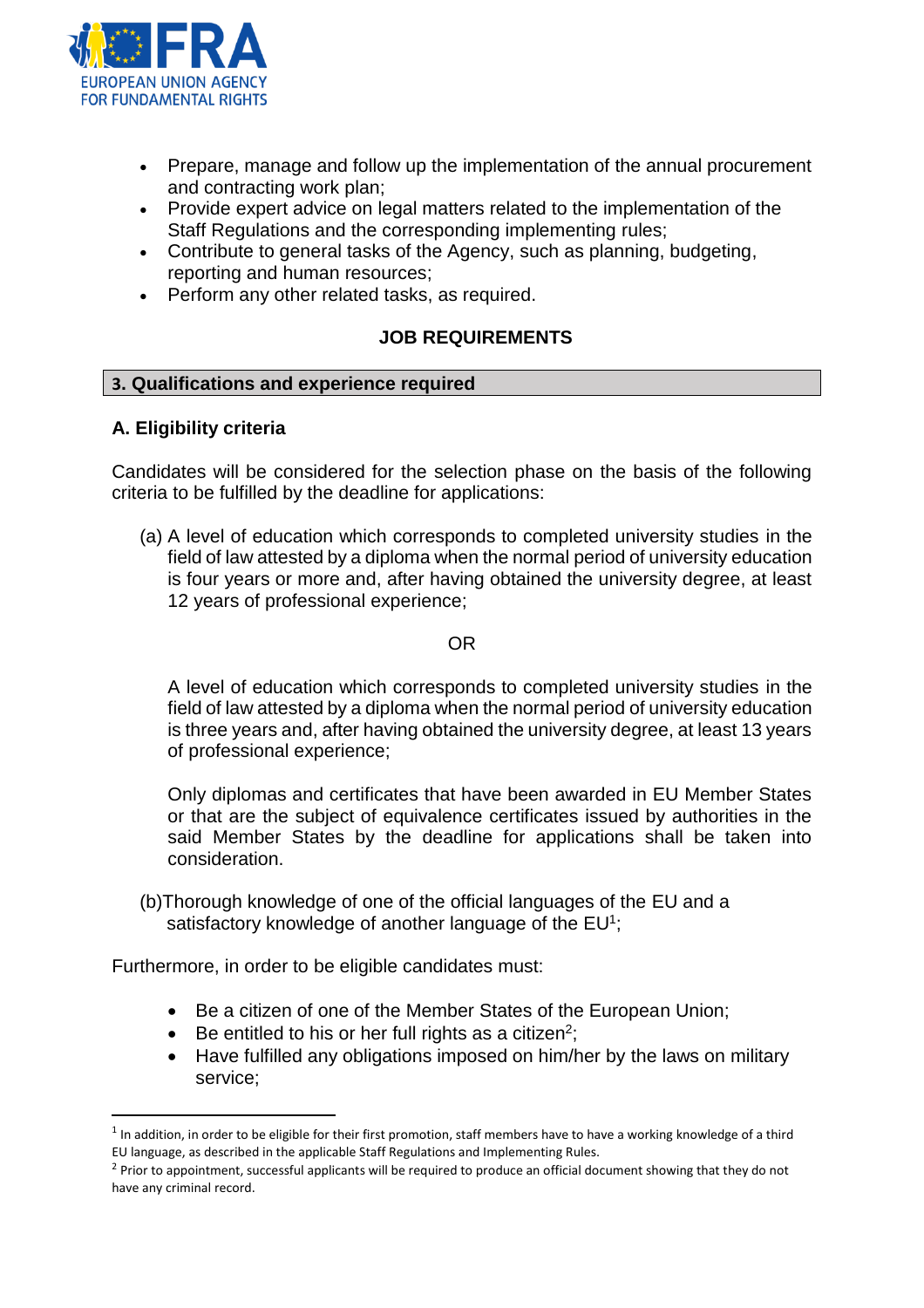

 $\bullet$  Be physically fit to perform the duties linked to the post<sup>3</sup>.

# **B. Selection criteria**

Candidates selected on the basis of the above eligibility criteria will then be evaluated according to the following selection criteria, which must be clearly specified in the applicant's Europass CV.

# **Essential**

- Minimum of 12 years professional experience relevant to the items listed under "Functions and Duties" acquired after the award of the qualification certifying the completion of studies;
- Proven knowledge of EU administrative law;
- Proven experience in providing legal advice to management;
- Have proven experience in working in a legal department/unit/team dealing with legal issues on human resources and financial issues;
- Excellent knowledge of EU Financial and in particular public procurement rules and legal framework;
- Excellent knowledge of the EU Staff Regulations and related legal framework;
- Good knowledge of the concept of Internal Control Standards;
- Proven knowledge of computer literacy and familiarity with relevant applications;
- Respect for the discretion and confidentiality requirements of the post;
- Excellent legal analytical skills and accuracy;
- Excellent oral and written command of English.
- High level of service orientation;

## **Advantageous**

 $\overline{a}$ 

- Professional work experience in a multicultural environment
- Very good command of both written and spoken French.

## **SUBMISSION OF APPLICATIONS**

Candidates are requested to submit their application electronically through the Agency's website: [www.fra.europa.eu.](http://www.fra.europa.eu/)

**Only** online applications will be accepted.

An application will be deemed admissible only if it includes:

- a **CV in [Europass format](http://europass.cedefop.europa.eu/en/documents/curriculum-vitae/templates-instructions)** (other formats will not be considered);
- a **motivation letter** (preferably no more than one page);

<sup>&</sup>lt;sup>3</sup> Before being engaged, successful applicants will be required to undergo a medical examination to ensure that they fulfil the requirements of article 12(2)(d) of the Conditions of Employment of other Servants of the European Communities.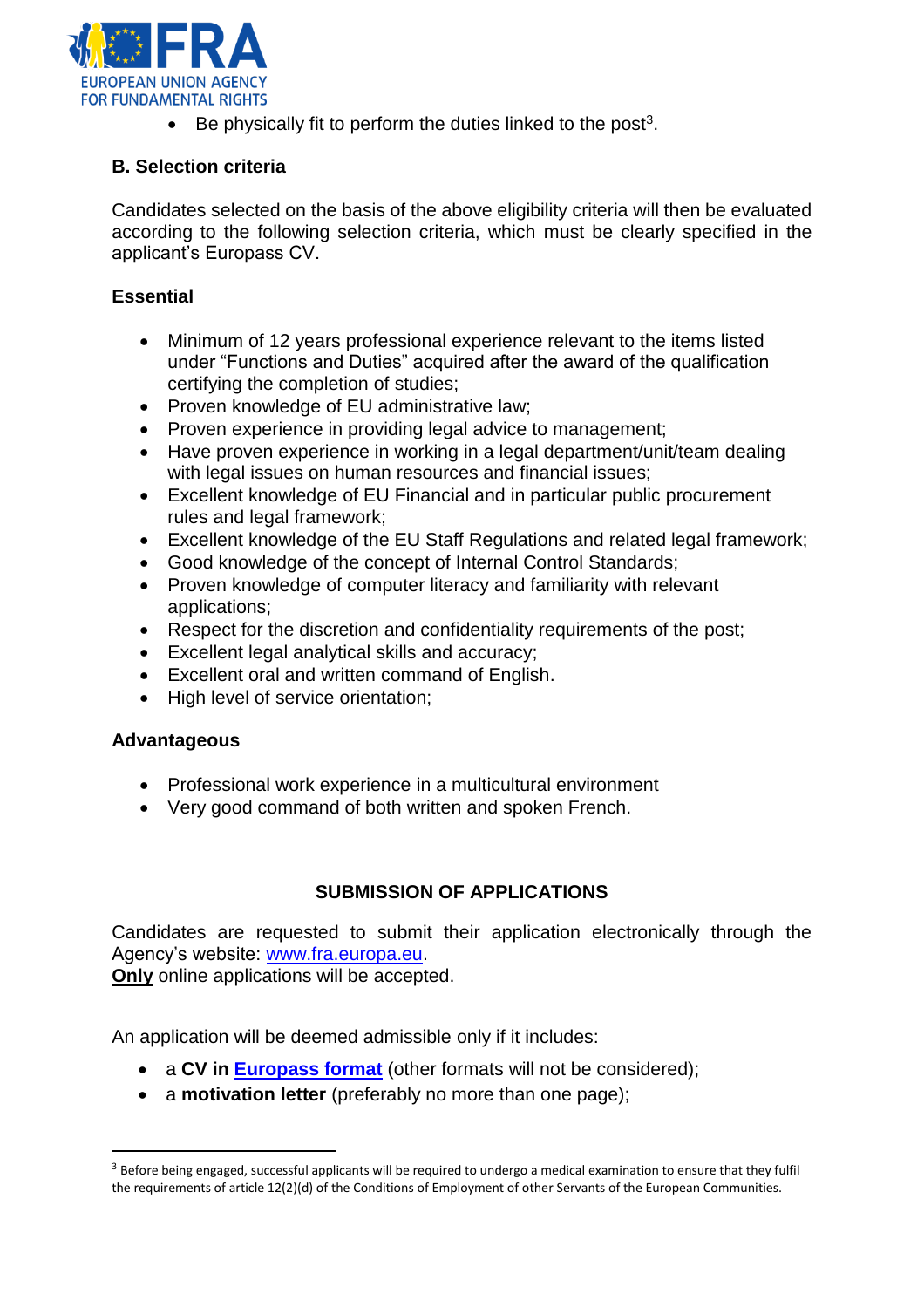

a fully filled in **eligibility and selection criteria grid**.

Information concerning the status of the selection procedure can be found at the following address: [http://fra.europa.eu/en/about-fra/recruitment/vacancies.](http://fra.europa.eu/en/about-fra/recruitment/vacancies) In case you experience technical problems during your application please contact, within the above mentioned deadline, the e-mail address below providing an explanation of the issue: [recruitment@fra.europa.eu.](mailto:recruitment@fra.europa.eu)

# **DEADLINE**

Applications must be sent no later than **19/09/2017 at 13:00** (Vienna Local time). **Please note that due to the large number of applications we receive, the system may face problems in processing such amounts of data when reaching the deadline for submission of applications. We therefore advise to apply well ahead of the deadline.** 

# **EQUAL OPPORTUNITIES**

FRA urges anyone meeting the eligibility criteria and interested in the position to apply. FRA is an equal opportunities employer and encourages applications without distinction on the basis of gender, colour, racial, ethnic or social origin, genetic features, language, religion or belief, political or any other opinion, membership of a national minority, property, birth, disability, nationality, age, sexual orientation or gender identity.

FRA encourages candidates with disabilities to apply**.** If you consider yourself to have a physical, mental, intellectual or sensory disability, please tick the appropriate box on the on-line application form and indicate any adjustments or arrangements, relating to your disability, so FRA can ensure your full and equal participation in the interview.

Women are currently under-represented at this level. Therefore, female applicants are particularly encouraged to apply.

## **SELECTION PROCEDURE**

A Selection Committee is nominated by the Appointing Authority of FRA.

Eligibility of candidates will be assessed according to compliance with all formal requirements by the closing date for the submission of applications (please see 3.A. Eligibility criteria).

Only the applications of eligible candidates will be evaluated in accordance with the selection criteria as specified in the publication notice (see point 3.B). **The Agency will invite for an interview the top 8 candidates among those who have obtained at least 60%.**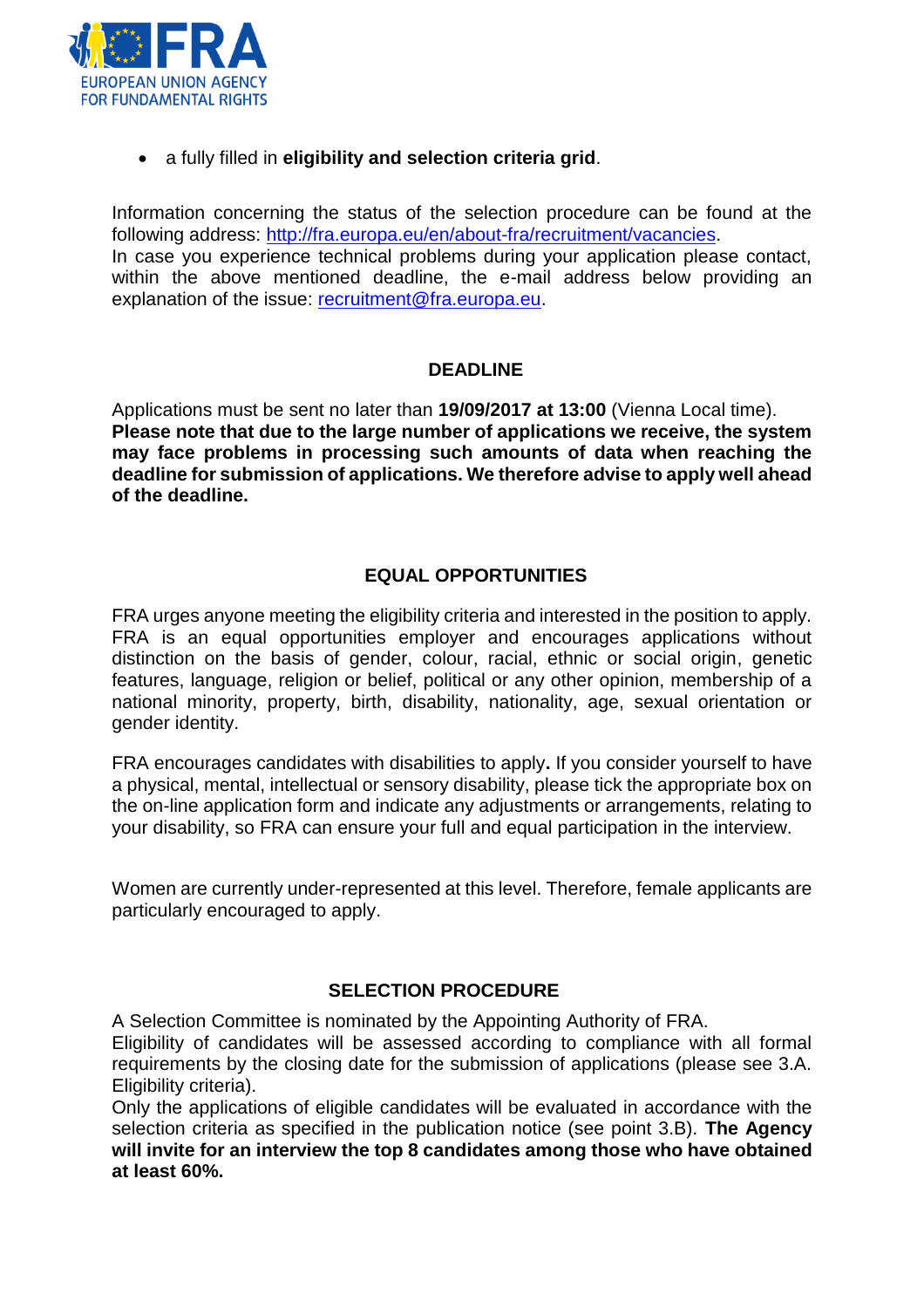

The selection procedure will be composed of an Interview and a written part. Both parts will be held in English. It will take place in Vienna (Austria), where the Agency has its seat and where the place of employment is.

Candidates invited to an interview will be requested to submit, on the day of the interview, a non-certified copy of their diploma(s) and evidence of their professional experience, clearly indicating the length and nature of their experience and whether full time or part time work. Prior to contract signature, the successful candidate/s will be requested to provide FRA with original or certified copies of all relevant documents proving the eligibility requirements.

Successful candidates will be included on a reserve list drawn up by the Selection Committee. This reserve list will be proposed to the Appointing Authority of FRA. The Appointing Authority will decide on the establishment on the reserve list. This reserve list will be valid from the date of its establishment (in year 'N') until 31 December of year 'N+5'. Its validity may be extended. The reserve list may be used for future recruitment, should vacancies arise. Each candidate will be informed by letter whether or not he/she has been placed on the reserve list. Candidates should note that inclusion on a reserve list does not guarantee recruitment.

On the basis of the adopted reserve list, the Appointing Authority of FRA may offer a contract of engagement.

Please note that the Selection Committee's work and deliberations are strictly confidential and that any contact with its members is strictly forbidden.

Due to the large volume of applications, **the Agency regrets that only candidates selected for the interviews will be contacted**. Applicants are invited to follow the recruitment process on the FRA website.

# **ENGAGEMENT AND CONDITIONS OF EMPLOYMENT**

A temporary agent contract will be offered pursuant to Article 2(f) of the Conditions of Employment of Other Servants of the European Union for an indefinite period.

The successful candidate will be recruited in the grade AD 9. The basic monthly salary for the grade AD 9 (Step 1) is **€ 7.600,25.** In addition to the basic salary, **staff members may be entitled to various allowances, in particular a household allowance, expatriation allowance (16% of basic salary + household allowance), dependent child allowance and education allowance.** The salary is subject to a Union tax deducted at source and it is exempt of national taxation.

FRA also offers a comprehensive **welfare package** including pension scheme, medical, accident and occupational disease insurance coverage, unemployment and invalidity allowance and travel insurance.

Moreover, FRA offers different opportunities of **schooling services** through service level agreements with international schools and pre-school establishments, and has introduced policies on **teleworking and flexitime** in its attempt to reconcile work and private life.

Under certain circumstances, in particular where staff members are obliged to change their place of residence in order to take up employment, the Agency may also reimburse various expenses incurred on recruitment, notably removal expenses.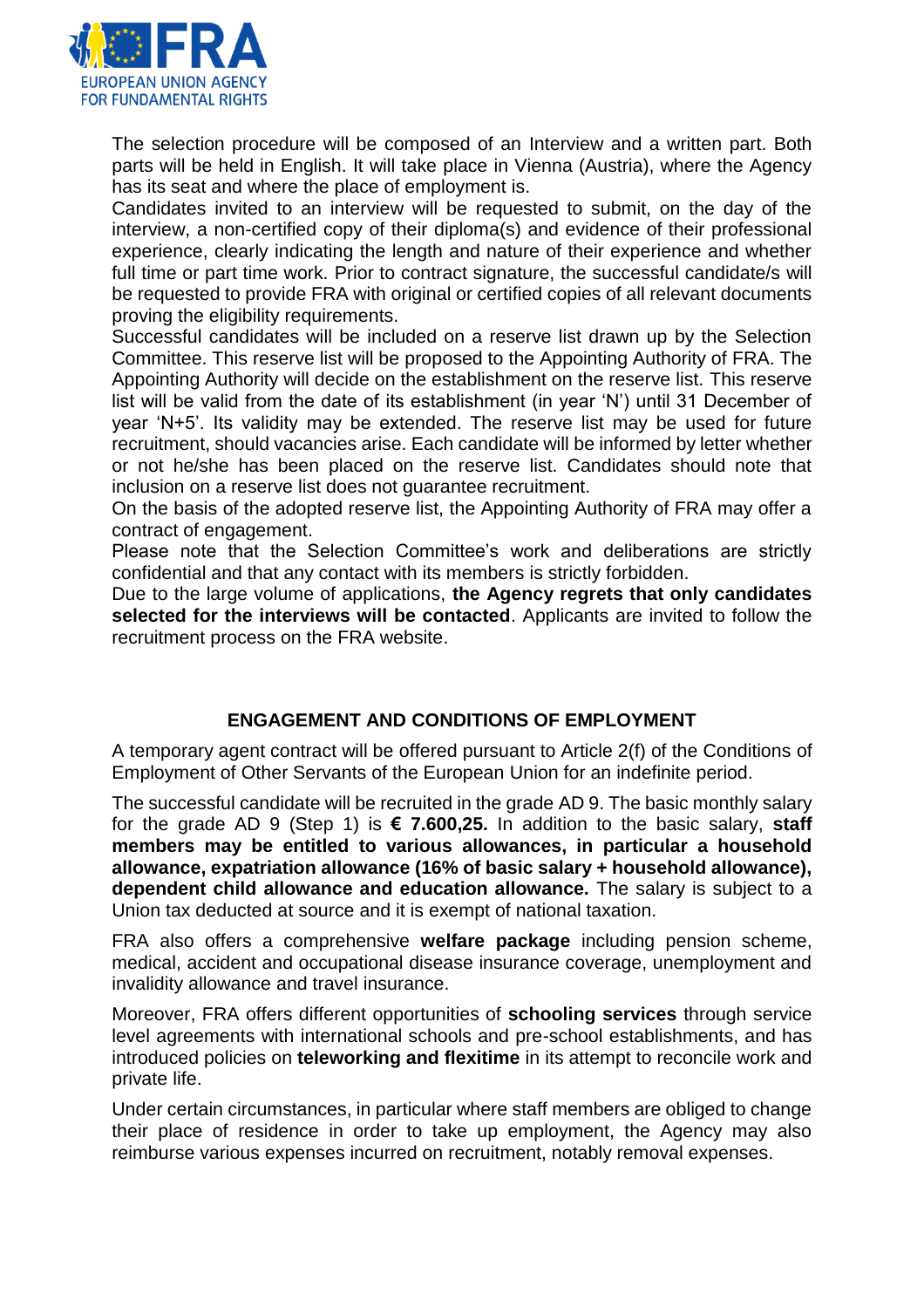

For any further information on the contractual and working conditions please refer to the Staff Regulations of Officials and the Conditions of Employment of other Servants of the European Union which is accessible at the following address:

[http://eur-](http://eur-lex.europa.eu/LexUriServ/LexUriServ.do?uri=CONSLEG:1962R0031:20140101:EN:PDF)

[lex.europa.eu/LexUriServ/LexUriServ.do?uri=CONSLEG:1962R0031:20140101:EN:](http://eur-lex.europa.eu/LexUriServ/LexUriServ.do?uri=CONSLEG:1962R0031:20140101:EN:PDF) [PDF.](http://eur-lex.europa.eu/LexUriServ/LexUriServ.do?uri=CONSLEG:1962R0031:20140101:EN:PDF)

## **DATA PROTECTION**

Personal data shall be processed solely for the purpose of the selection procedure.

Please note that FRA will not return applications to candidates. The personal information FRA requests from applicants will be processed in line with Regulation (EC) N° 45/2001 of the European Parliament and of the Council of 18 December 2000 on the protection of individuals with regard to the processing of personal data by the Community institutions and bodies and on the free movement of such data. This applies in particular to the confidentiality and security of such data.

Should the candidate have any query concerning the processing of his/her personal data, he/she shall address them to the following address: [recruitment@fra.europa.eu.](mailto:recruitment@fra.europa.eu)

## **APPEAL PROCEDURES**

If a candidate considers that he/she has been adversely affected by a particular decision, he/she can lodge a complaint under Article 90(2) of the Staff Regulations of Officials and Conditions of employment of other servants of the European Union, at the following address:

#### **The Director**

European Union Agency for Fundamental Rights Schwarzenbergplatz 11 A-1040 Vienna Austria

The complaint must be lodged within 3 months. The time limit for initiating this type of procedure start to run from the time the completion of the selection procedure is published on the Web-site at the following link: [http://fra.europa.eu/en/about](http://fra.europa.eu/en/about-fra/recruitment/vacancies)[fra/recruitment/vacancies.](http://fra.europa.eu/en/about-fra/recruitment/vacancies)

If the complaint is rejected, the candidate may bring a case under Article 270 of the Treaty on the Functioning of the European Union and Article 91 of the Staff Regulations of Officials and Conditions of Employment of Other Servants of the European Union before:

The European Union Civil Service Tribunal Rue du Fort Niedergruenewald L-2925 Luxembourg

It is also possible to lodge a complaint to the European Ombudsman pursuant to Article 228(1) of the Treaty on the Functioning of the European Union and in accordance with the statute of the Ombudsman and the implementing provisions adopted by the Ombudsman. Before the Ombudsman can accept a complaint, it is necessary that the complaint is first addressed to the Agency. Any complaint to the